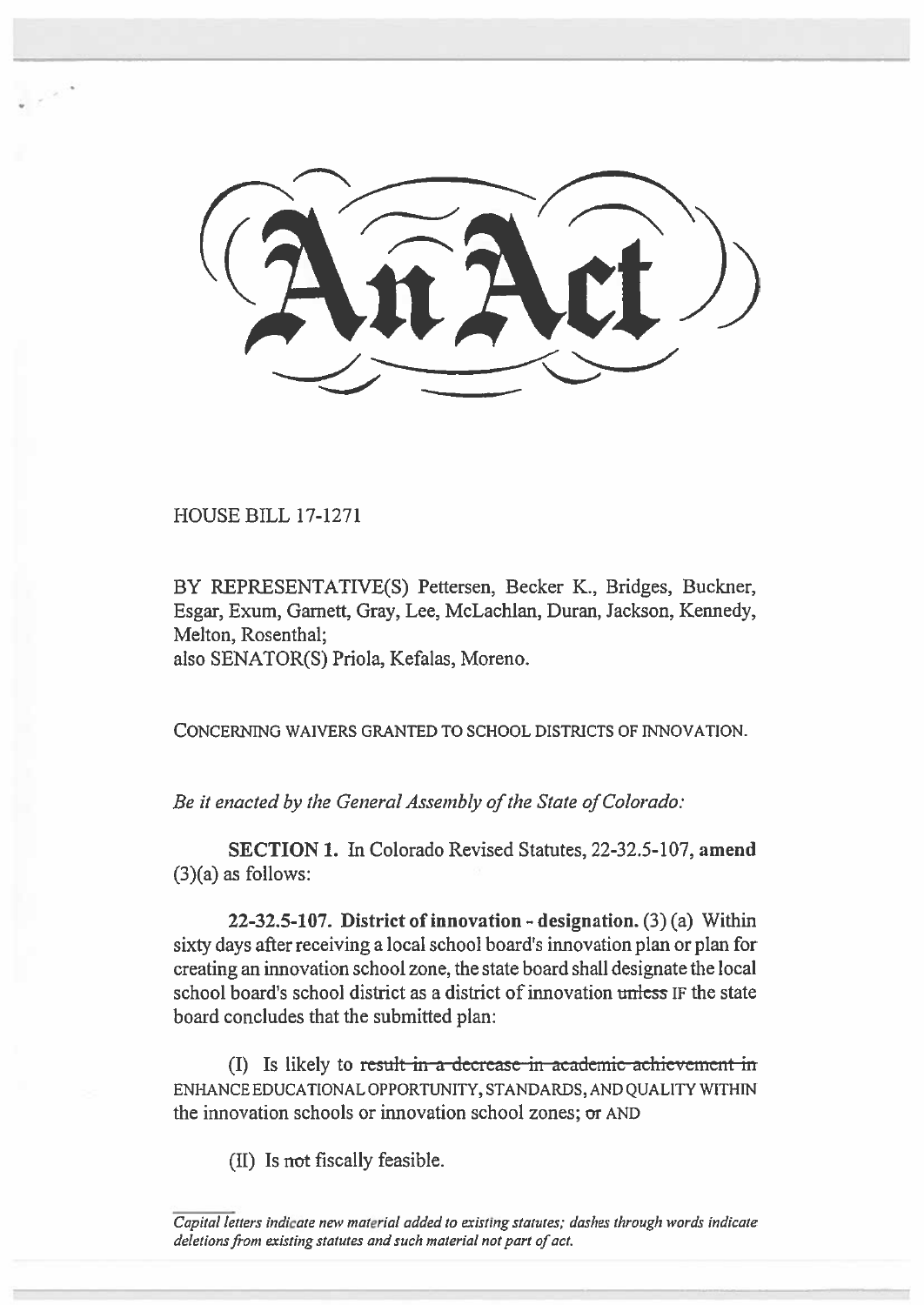SECTION 2. In Colorado Revised Statutes, 22-32.5-108, amend  $(5)(a)$  as follows:

**22-32.5-108. District of innovation - waiver of statutory and regulatory requirements.** (5) (a) If the local school board for a district of innovation revises an innovation plan as provided in section 22-32.5-110, the local school board may request and the state-board shall grant, additional waivers or changes to existing waivers as necessary to accommodate the revisions to the innovation plan, AND THE STATE BOARD SHALL GRANT THE ADDITIONAL WAIVERS OR CHANGES TO EXISTING WAIVERS IF IT DETERMINES THAT THE NEW OR CHANGED WAIVERS WOULD ENHANCE EDUCATIONAL OPPORTUNITY, STANDARDS, AND QUALITY WITHIN THE INNOVATION SCHOOLS OR INNOVATION SCHOOL ZONES OF THE DISTRICT OF INNOVATION AND ARE FISCALLY FEASIBLE. In requesting a new waiver or a change to an existing waiver, the local school board shall demonstrate the consent of a majority of the teachers and a majority of the administrators employed at and a majority ofthe school advisory committee for each public school that is affected by the new or changed waiver.

**SECTION 3. Act subject to petition - effective date.** This act takes effect at 12:01 a.m. on the day following the expiration of the ninety-day period after final adjournment of the general assembly (August 9, 2017, if adjournment sine die is on May 10, 2017); except that, if a referendum petition is filed pursuant to section 1 (3) of article V of the state constitution against this act or an item, section, or part of this act within such period, then the act, item, section, or part will not take effect unless